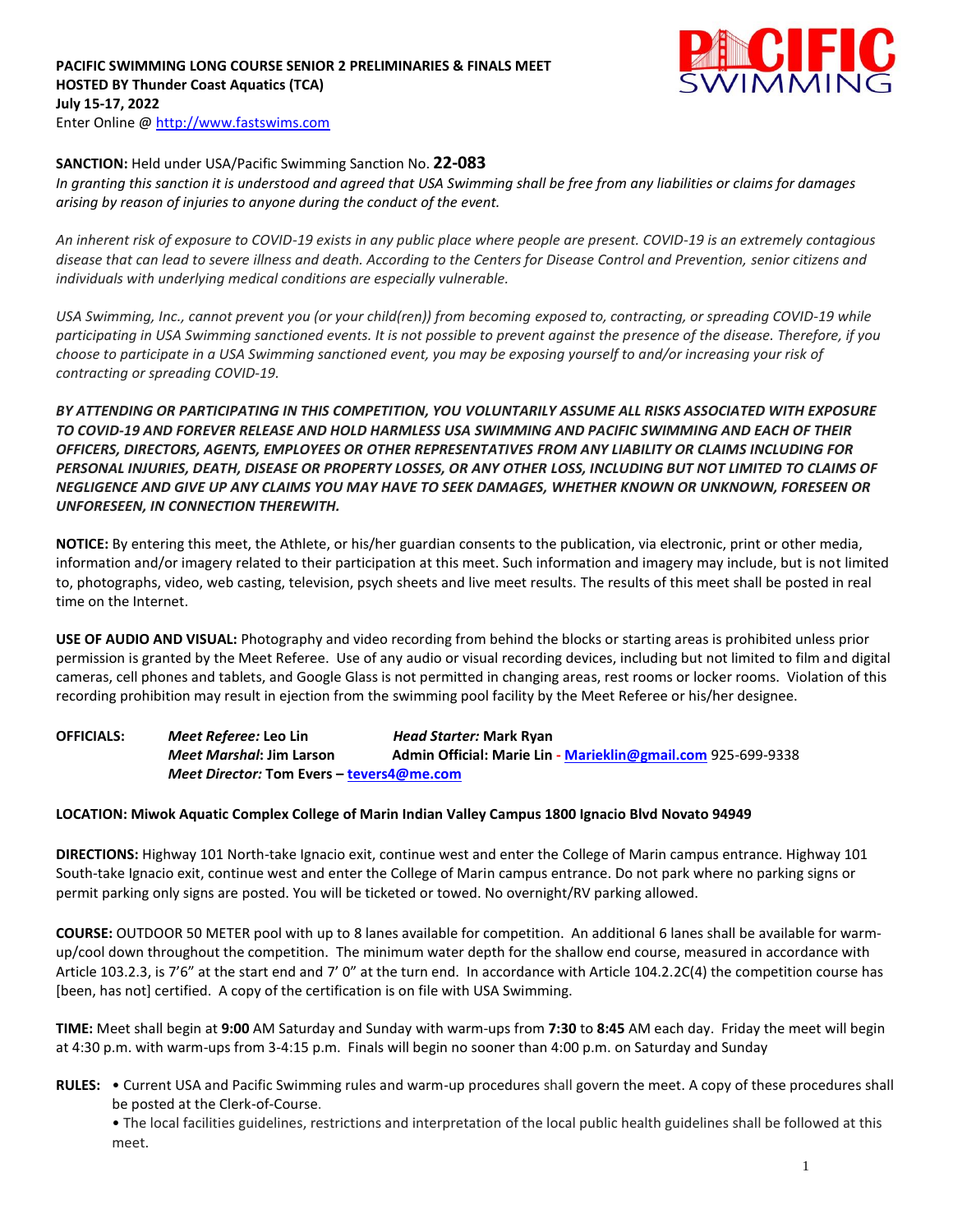• All applicable adults participating in or associated with this meet, acknowledge that they are subject to the provisions of the USA Swimming Minor Athlete Abuse Prevention Policy ("MAAPP"), and that they understand that compliance with the MAAPP policy is a condition of participation in the conduct of this competition.

- All events shall swim fast to slow, with the fastest three heats in preliminaries circle seeded.
- Athletes may compete in a maximum of three (3) events per day.
- All events shall be Preliminaries/Finals except for 800 Free, 400 IM and 1500 Free

 • If local conditions warrant it, the Meet Referee, with the concurrence of the Meet Director, may require a mandatory scratch down. Immediate cash refunds shall be made for any mandatory scratches.

- All Coaches and Officials shall wear their USA Swimming membership cards in a visible manner.
- There will be 3 heats of Final, swum in the order of Bonus, Consolation, and Championship Finals.
- . Bonus events shall meet the minimum Senior Open Time Standard

**UNACCOMPANIED ATHLETES:** Any USA Swimming Athlete-Member competing at the meet shall be accompanied by a USA Swimming Member-Coach for the purposes of Athlete supervision during warm-up, competition and warm-down. If a Coach-Member of the Athlete's USA Swimming Club does not attend the meet to serve in said supervisory capacity, it is the responsibility of the Athlete or the Athlete's legal guardian to arrange for supervision by a USA Swimming Member-Coach. The Meet Director or Meet Referee may assist the Athlete in making arrangements for such supervision; however, it is recommended that such arrangements be made in advance of the meet by the Athlete's USA Swimming Club Member-Coach.

**RACING STARTS:** Athletes shall be certified by a USA Swimming Member-Coach as being proficient in performing a racing start or shall start the race in the water. It is the responsibility of the Athlete or the Athlete's legal guardian to ensure compliance with this requirement.

**RESTRICTIONS:** • Smoking and the use of other tobacco products is prohibited on the pool deck, in the locker rooms, in spectator seating, on standing areas and in all areas used by Athletes, during the meet and during warm-up periods.

- Sale and use of alcoholic beverages is prohibited in all areas of the meet venue.
- No glass containers are allowed in the meet venue.
- Only Athletes, Coaches, Officials, and Volunteers shall be allowed on the pool deck.
- Deck changes are prohibited.

 • Destructive devices, to include but not limited to, explosive devices and equipment, firearms (open or concealed), blades, knives, mace, stun guns and blunt objects are strictly prohibited in the swimming facility and its surrounding areas. If observed, the Meet Referee or his/her designee may ask that these devices be stored safely away from the public or removed from the facility. Noncompliance may result in the reporting to law enforcement authorities and ejection from the facility. Law enforcement officers (LEO) are exempt per applicable laws.

 • Operation of a drone, or any other flying apparatus, is prohibited over the venue (pools, Athlete/Coach areas, Spectator areas and open ceiling locker rooms) any time Athletes, Coaches, Officials and/or Spectators are present.

• No use of the diving pool, springboards or platforms.

**ELIGIBILITY:** • Athletes shall be current members of USA Swimming and shall enter their name and registration number on their entries exactly as they are shown in their USA Swimming Registration. If this is not done, it may be difficult to match the Athlete with the registration and times database. The meet host shall check all Athlete registrations against the SWIMS database and if not found to be registered, the Meet Director shall accept the registration at the meet (a \$10 surcharge shall be added to the regular registration fee). Duplicate registrations shall be refunded by mail.

- Athletes under the age of 12 years are not eligible to compete.
- Athletes shall meet the Senior 2 time standards as outlined by Pacific Swimming time verification procedures. No refunds shall be given if a time cannot be proven.

 • Athletes may enter up to two (2) bonus events. Athletes shall meet the minimum Senior Open time standard for bonus events.

- 12-year-old Athletes may not enter bonus events.
- Athletes with a disability are welcome to attend this meet and should contact the Meet Director or Meet Referee regarding special accommodations.
- No time conversions shall be accepted.
- Entries with "NO TIME" shall be rejected.
- The Athlete's age shall be the age of the Athlete on the first day of the meet.

**SEEDING:** Event seeding shall be in the following order: conforming long course meters, non-conforming short course meters, and non-conforming short course yards - USA Swimming rules 207.11.7B. **See Rules for distance events seeding**.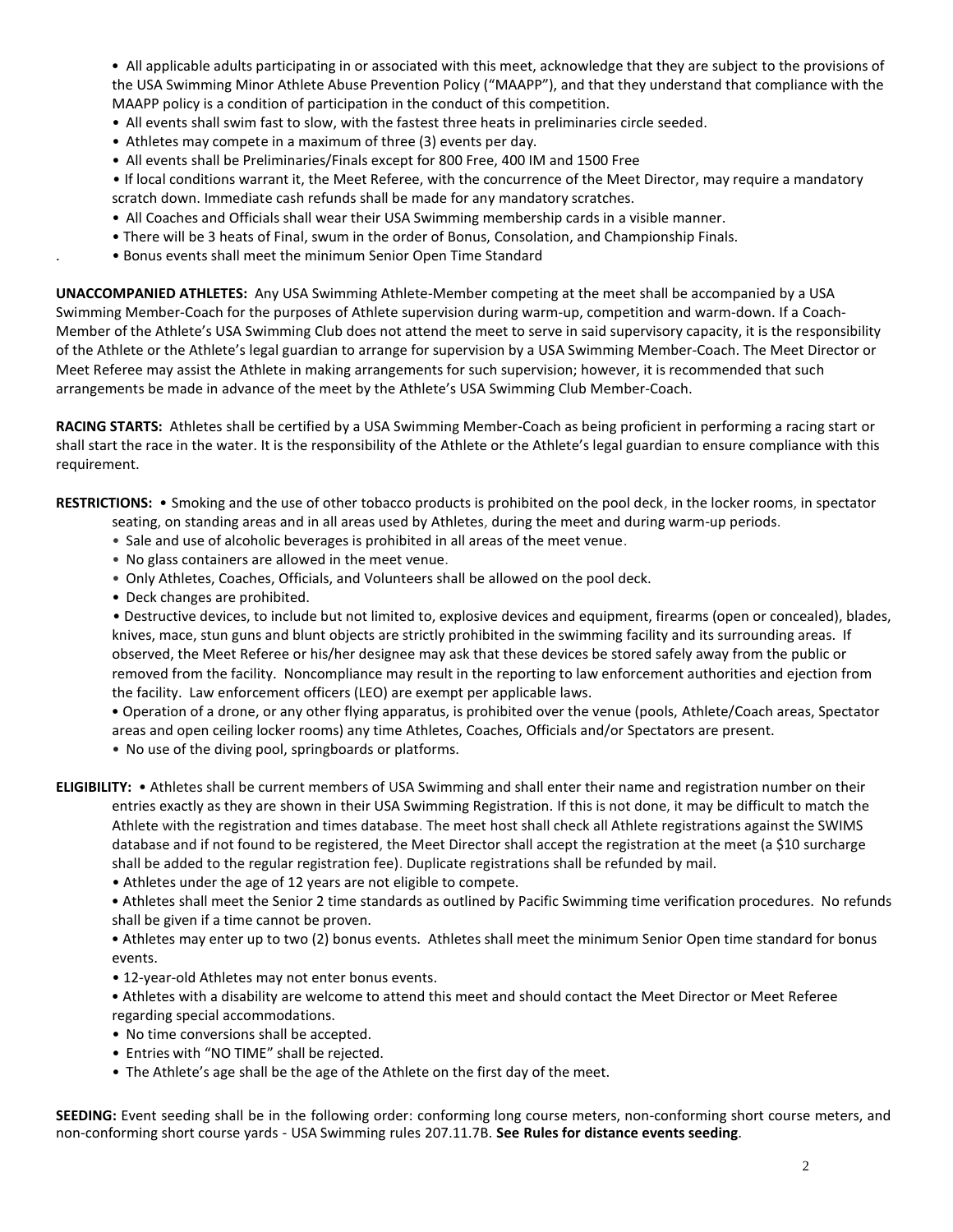**SCRATCH RULE PRELIMINARIES:** Positive Check in for Fridays Events: Athlete can e-mail or text to Admin Referee Marie Lin [\(Marieklin@gmail.com,](mailto:Marieklin@gmail.com) 925-699-9338) for positive check in for 800 Free and 400 IM. Positive check in for Friday's events will close at 3:30 pm July 15, 2022.

Closing for the Saturday preliminary session will be Friday, **July 15th** at 5:30 pm. Coaches must e-mail their scratches to the Admin Referee, Marie Lin [\(Marieklin@gmail.com,](mailto:Marieklin@gmail.com) 925-699-9338. Closing for the Sunday preliminary session will be on Saturday, **July 16th** 30 minutes after the start of Saturday's FINALS. The scratch box will be located at the Scratch Desk at the start of the meet on Saturday until the scratch deadline. The penalty for failure to compete in an individual preliminary heat in which such Athlete is entered and has not been scratched will be:

- Barred from the rest of his/her events that day.
- If the Athlete qualifies for a final before missing an event, they may swim that final.
- The Athlete shall not be seeded in any further individual events on succeeding days unless that Athlete declares an intent to swim prior to the close of the scratch box for that day's events.

NOTE: Heat sheets for the next day will be posted at **[http://thundercoastaquatics.com](http://thundercoastaquatics.com/)** 

**SCRATCH RULE FINALS:** Any Athlete qualifying for any level of finals in an individual event who does not wish to compete shall scratch within 30 minutes after the announcement of qualifiers. During this period, qualifiers may also notify the Referee that they may not intend to compete in Bonus, Consolation or Championship Finals. In this case they shall declare their final intention within 30 minutes after the announcement of qualifiers following their last individual Preliminary Event. In a Preliminaries & Finals meet any Athlete qualifying for a Bonus Final, Consolation Final or Championship Final race in an individual event who fails to show up in said Bonus Final, Consolation Final or Championship Final race prior to calling the alternate shall be barred from further competition for the remainder of the Meet. If the No-Show occurs on the last day that the Athlete is entered in an individual final event in the meet, and no other individual event penalty is applicable, the Athlete shall then be fined \$100.00. The fine shall be increased to \$150.00 if after 30 days of receiving the letter of notification the party has not made the payment.

**ENTRY FEES:** \$8.50 per individual event plus a \$14.00 per Athlete participation fee. Entries shall be rejected if payment is not sent at time of request. No refunds shall be made, except mandatory scratch downs.

**ONLINE ENTRIES:** To enter online go to **[www.fastswims.com](http://www.fastswims.com/)** to receive an immediate entry confirmation. This method requires payment by credit card. FastSwims charges a processing fee for this service, 6.5% of the total Entry Fees plus \$0.75 per transaction, regardless of number of Athletes. Please note that the processing fee is a separate fee from the Entry Fees. If you do not wish to pay the processing fee, enter the meet using a mail entry. Entering online is a convenience, is completely voluntary, and is in no way required or expected of an Athlete by Pacific Swimming. Online entries will be accepted through Wednesday at 11:59 p.m., **July 6th**.

**MAILED OR HAND DELIVERED ENTRIES:** Entries shall be on the attached consolidated entry form. Forms shall be filled out completely and printed clearly with Athlete's best time. Entries shall be entered using the current Pacific Swimming procedure: and postmarked by midnight, Tuesday, **July 5 th** or hand delivered by 6:30 p.m. Wednesday, **July 6th** . No late entries shall be accepted. Requests for confirmation of receipt of entries should include a self-addressed envelope.

**Make check payable to: Thunder Coast Aquatics Mail entries to: Tom Evers Hand deliver entries to: Tom Evers** 

**4 Harris Hill Drive 4 Harris Hill Drive Novato, CA, 94947 Novato, CA, 94947**

**AWARDS:** None.

**ADMISSION:** Free.

**HOSPITALITY:** Hospitality available for Coaches, Officials, Timers, and Volunteers. Lunches will be provided for Coaches and working Officials. There **WILL** be a snack bar.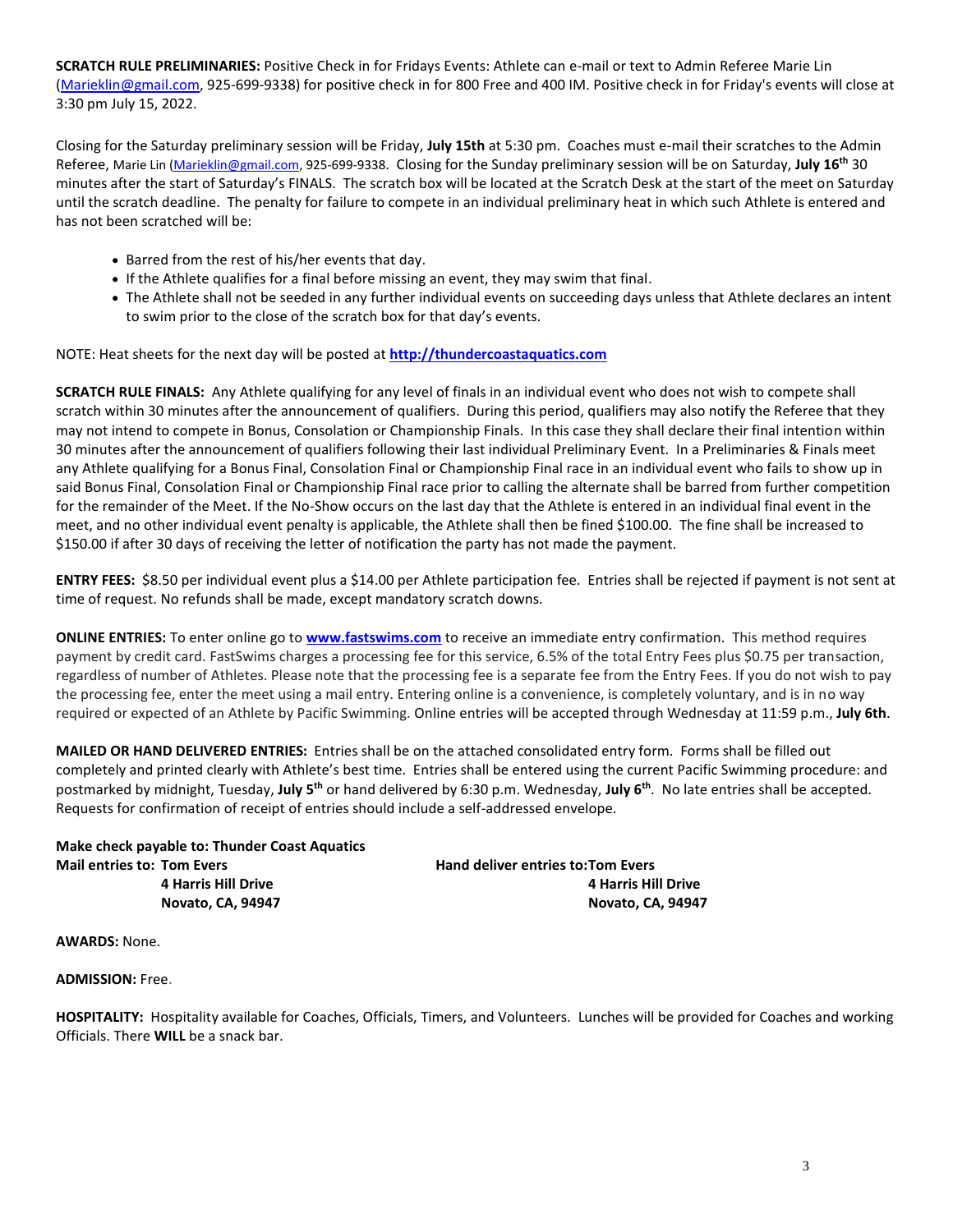#### **ORDER OF EVENTS**

| Friday, July 15th |                 |               |  |  |  |  |  |
|-------------------|-----------------|---------------|--|--|--|--|--|
| <b>EVENT#</b>     | <b>EVENT</b>    | <b>EVENT#</b> |  |  |  |  |  |
|                   | <b>800 FREE</b> |               |  |  |  |  |  |
|                   | 400 IM          |               |  |  |  |  |  |

| Saturday, July 16th |                  |               |  |  |  |  |  |
|---------------------|------------------|---------------|--|--|--|--|--|
| <b>EVENT</b><br>#   | <b>EVENT</b>     | <b>EVENT#</b> |  |  |  |  |  |
| 5                   | <b>200 FREE</b>  | 6             |  |  |  |  |  |
| 7                   | 100 BACK         | 8             |  |  |  |  |  |
| 9                   | 100 BREAST       | 10            |  |  |  |  |  |
| 11                  | <b>200 FLY</b>   | 12            |  |  |  |  |  |
| 13                  | <b>100 FREE</b>  | 14            |  |  |  |  |  |
| 15                  | 200 I.M.         | 16            |  |  |  |  |  |
| 17                  | <b>1500 FREE</b> |               |  |  |  |  |  |

|                 | Saturday, July 16 <sup>th</sup> |               | Sunday, July 17th |                  |               |  |  |
|-----------------|---------------------------------|---------------|-------------------|------------------|---------------|--|--|
| <b>ENT</b><br># | <b>EVENT</b>                    | <b>EVENT#</b> | <b>EVENT#</b>     | <b>EVENT</b>     | <b>EVENT#</b> |  |  |
| 5               | <b>200 FREE</b>                 | 6             | 19                | <b>400 FREE</b>  | 20            |  |  |
| $\overline{7}$  | 100 BACK                        | 8             | 21                | <b>100 FLY</b>   | 22            |  |  |
| 9               | 100 BREAST                      | 10            | 23                | 50 FREE          | 24            |  |  |
| 11              | <b>200 FLY</b>                  | 12            | 25                | 200 BREAST       | 26            |  |  |
| 13              | <b>100 FREE</b>                 | 14            | 27                | 200 BACK         | 28            |  |  |
| 15              | 200 I.M.                        | 16            |                   | <b>1500 FREE</b> | 30            |  |  |

Athletes entered in the **800** Free, **400** IM and **1500** Free shall provide their own timers and lap counters.

There shall be a 10 minute break before the start of these events # 17 & # 30

Time standards may be found at:<http://www.pacswim.org/swim-meet-times/standards>